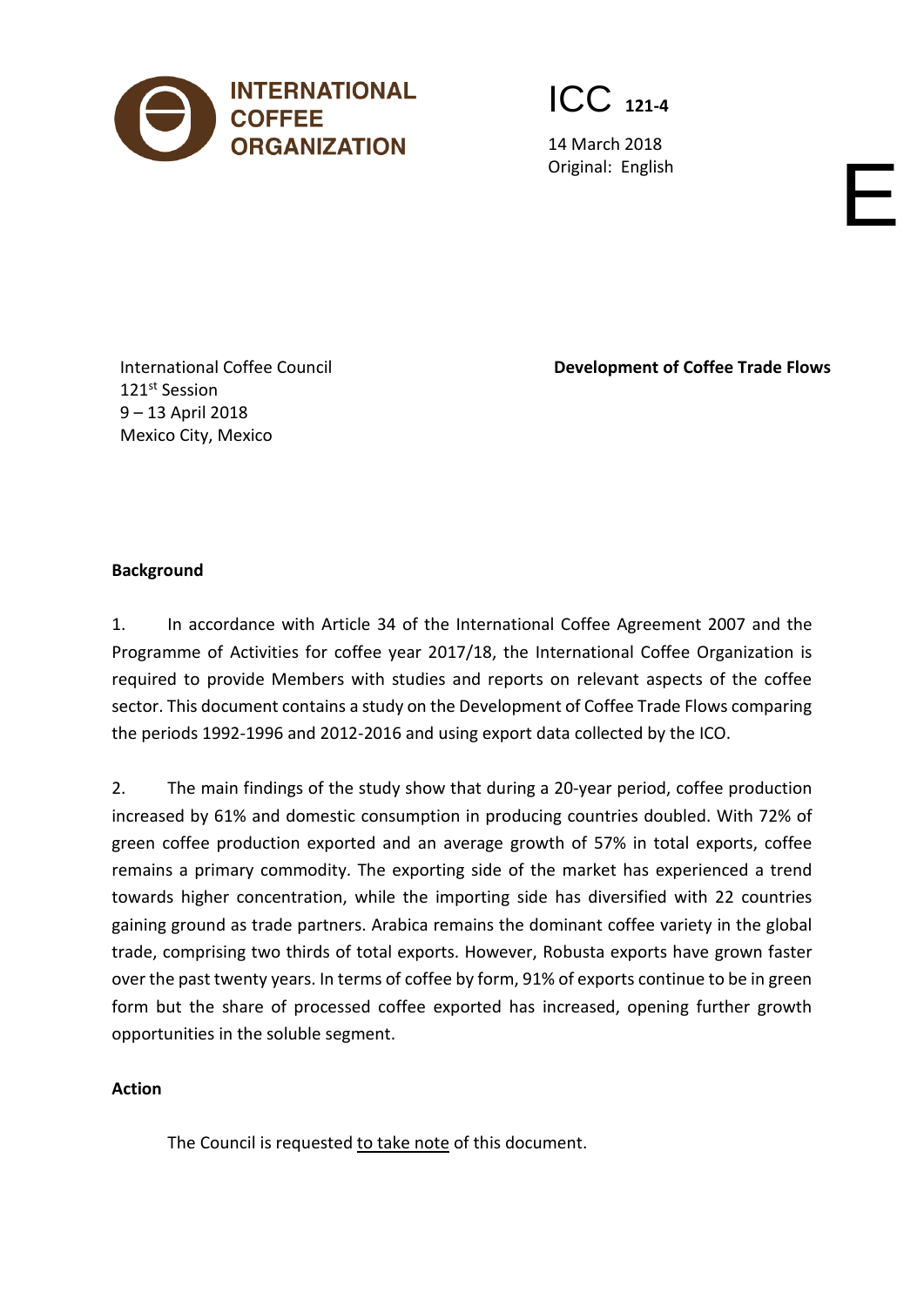## **DEVELOPMENT OF COFFEE TRADE FLOWS**

## **I. INTRODUCTION**

1. The aim of this study is to present a comprehensive picture of the development of global coffee trade flows in a 20-year period. Comparing the periods 1992-1996 and 2012- 2016**[1](#page-1-0)**, the study focuses on: (i) tracking the evolution of imports and exports by volume and market, (ii) the analysis of the changes in the share of Arabica and Robusta in total exports, and (iii) the assessment of the role of processed coffee in overall traded volumes.

2. Coffee is a growth market and provides economic benefits at each step of the global value chain, from growers to consumers. Over the past two decades, global production of coffee has increased by almost 61%, from 94.6 million bags on average in the first half of the 1990s to 152.2 million bags on average estimated for 2012-2016. Over this period, domestic consumption in producing countries doubled while the overall market grew by around 55%. As a result, the share of exportable production in global production decreased from 77% to 72% on average (Figure1). However, most coffee produced is still exported, making it one of the most traded agricultural commodities in the world with a total export value of US\$19 billion in 2016.



<span id="page-1-0"></span> <sup>1</sup> *This study uses export data, collected by the ICO from Member countries, with import data derived from the reported exports. The data focuses on yearly exports by volume (thousand 60-kg bags). It records all trade transactions at country level, from origin to destination countries, between 1992 and 1996, and, 2012 and 2016. Average volumes of trade flows (exports and imports) for the periods 1992-1996 and 2012-2016 were calculated to compare the evolution of coffee trends and to capture the production cycle, seasonal impacts and changes in the market.*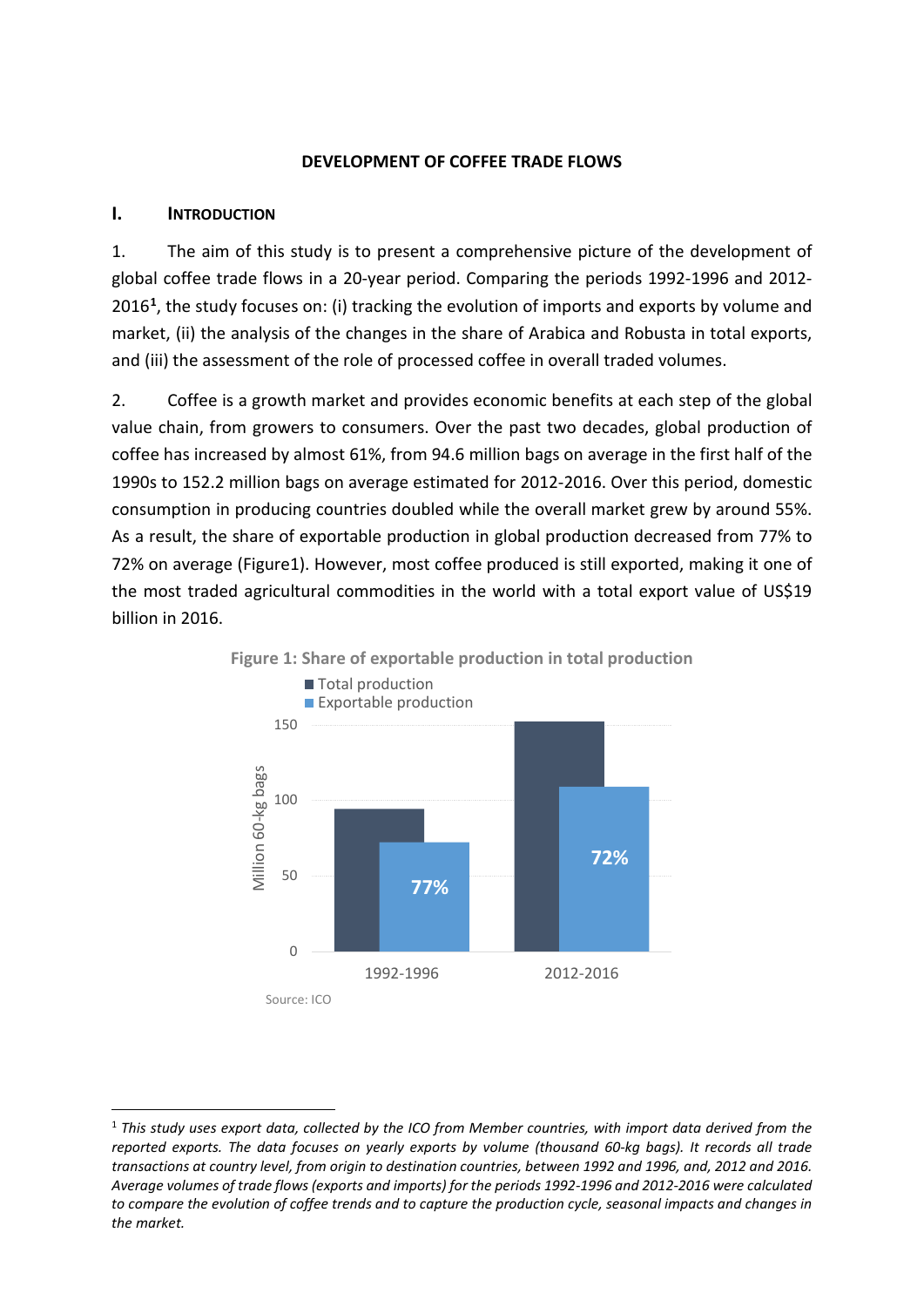3. The global coffee industry contributes to the economies of both exporting and importing countries**[2](#page-2-0)**. At origin, production of coffee provides employment and income directly to an estimated 25 million households. For example, it is estimated that in Colombia, the third largest producer worldwide, 800,000 jobs depend on coffee, representing 17.4% of total rural employment in the country in 2013**[3](#page-2-1)**. International trade in coffee is also an important source of foreign exchange, as shipments of green and processed coffee represent a high proportion of total exports in many producing countries, and particularly in those with lower income levels (Figure 2). For example, in Burundi, Uganda and Ethiopia the share of coffee in export earnings is between 10% and 40%. Dependence on coffee might be a potential concern in these countries as they are exposed to price fluctuations in a volatile market. Lower- and upper-middle income economies, such as Brazil and Vietnam, have diversified their export sector, making them less exposed to price fluctuations and volatility.



4. Additional economic benefits are captured by actors along the global value chain, be it as traders, roasters or part of the hospitality industry, most of which are in importing countries. For example, according to the National Coffee Association, it is estimated that in the United States "coffee-related economic activity comprises approximately 1.6% of the total gross domestic product" (GDP) in 2015, with a total economic impact of US\$225.2 billion,

<span id="page-2-0"></span> <sup>2</sup> *The term 'country' is used in a broad sense for what are officially classed as 'customs territories', but which may not be countries in the usual sense of the word. The denomination and classification used herein do not imply, on the part of the ICO, any judgement as to the legal or other status of any territory, or any endorsement or acceptance of any boundary.*

<span id="page-2-1"></span><sup>3</sup> *[https://www.federaciondecafeteros.org/algrano-fnc](https://www.federaciondecafeteros.org/algrano-fnc-es/index.php/comments/el_sector_cafetero_es_motor_de_la_economia_y_garantia_de_estabilidad_y_paz_/)[es/index.php/comments/el\\_sector\\_cafetero\\_es\\_motor\\_de\\_la\\_economia\\_y\\_garantia\\_de\\_estabilidad\\_y\\_paz\\_/](https://www.federaciondecafeteros.org/algrano-fnc-es/index.php/comments/el_sector_cafetero_es_motor_de_la_economia_y_garantia_de_estabilidad_y_paz_/)*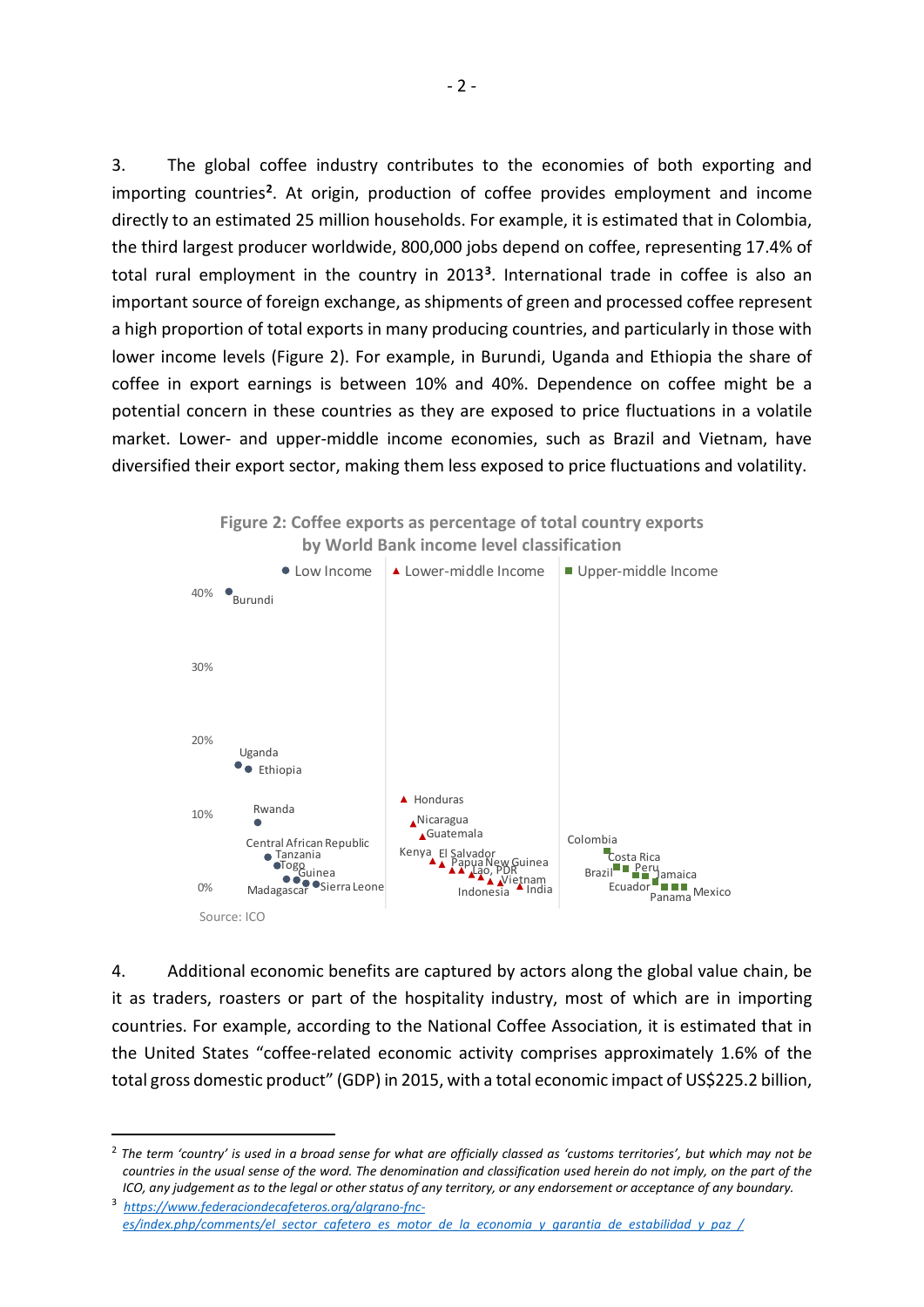1,694,710 jobs and 76% of adults reporting they drink coffee**[4](#page-3-0)**. In a faster growing market, such as the United Kingdom, consumers spent US\$12.1 billion**[5](#page-3-1)** in coffee shops in 2015, which represented a 0.4% contribution to GDP in that year.

# **II. EXPORTS**

# **A. Development of export volume**

5. Between the two five-year periods 1992-1996 and 2012-2016, the average volume of coffee exports grew by 57%, with 42.1 million more bags traded globally. In terms of regional exports, the highest growth was in Asia, where exports tripled in 20 years. Coffee exports from South America also increased significantly by 51%, while those from Central America showed some stagnation and increased by just 3%. Africa's exports experienced a reduction in volume of 17.6% (Figure 3).



6. Analysing growth in exports by region conceals differences between individual countries. Further disaggregation of the data shows that the growth in South America was mainly the result of good performance in Brazil and Peru, where coffee exports doubled and nearly tripled, respectively (Figure 4). This expansion offset losses in other countries in the region. In Central America, Honduras and Nicaragua were the best performing countries with exports being almost three times higher than in the early nineties. Other countries in the region experienced a reduction in their coffee exports, with the largest losses in El Salvador and Cuba, which can be partially attributed to the coffee leaf rust crisis.

<span id="page-3-0"></span> <sup>4</sup> *<http://www.ncausa.org/Industry-Resources/Economic-Impact>*

<span id="page-3-1"></span><sup>5</sup> *[http://www.telegraph.co.uk/finance/newsbysector/retailandconsumer/12048234/Coffee-shops-stir-7.9bn-into-market](http://www.telegraph.co.uk/finance/newsbysector/retailandconsumer/12048234/Coffee-shops-stir-7.9bn-into-market-as-cafe-culture-dominates.html)[as-cafe-culture-dominates.html](http://www.telegraph.co.uk/finance/newsbysector/retailandconsumer/12048234/Coffee-shops-stir-7.9bn-into-market-as-cafe-culture-dominates.html)*.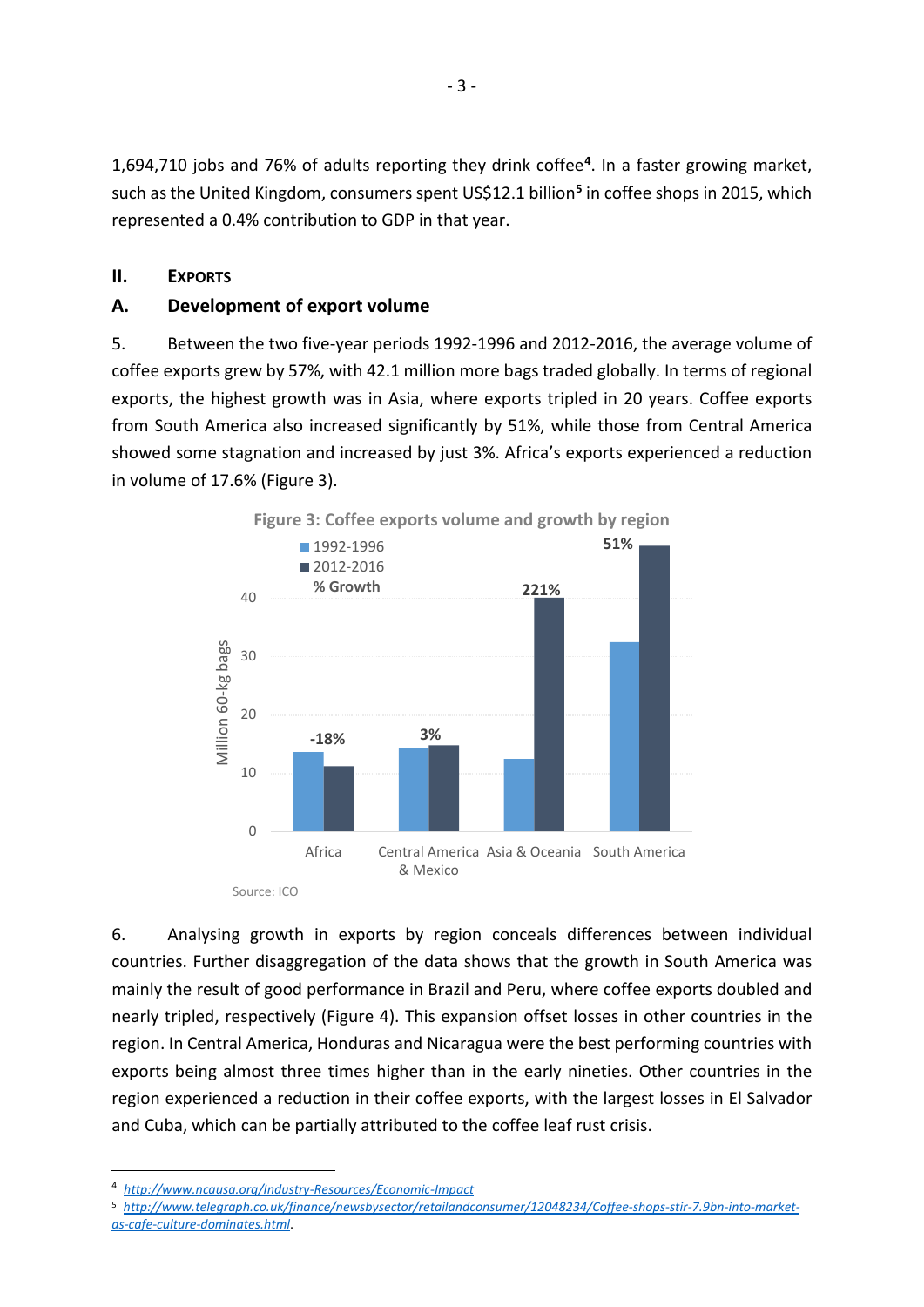7. In Asia and Oceania, Vietnam, India and Indonesia experienced gains in their coffee exports, with average growth rates of 732%, 121% and 69%, respectively.

8. In contrast, African exports suffered a significant decrease (-18%) due to an average 50% reduction in coffee production in most African countries, although Ugandan exports increased by 14% and Ethiopian exports stand out with a high growth of 134%.



**Figure 4: Growth of coffee exports by country between 1992-1996 and 2012-2016 (in %)**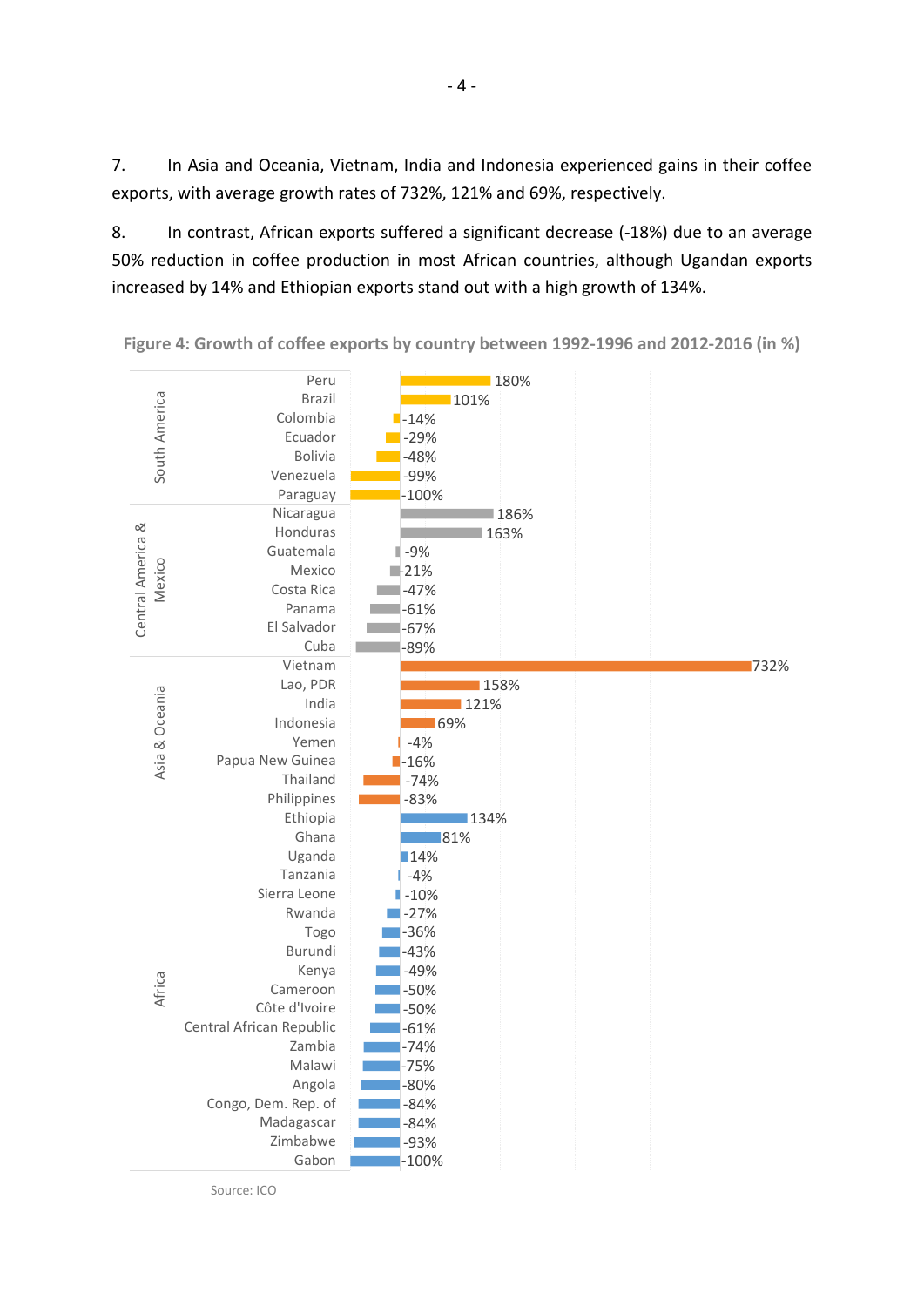## **B. Concentration of exports**

9. As a result of changes in export volumes across countries, fewer origins represent a larger share of exports today. Plotting exports by country reveals that the ten main coffee exporting countries covered 75% of global exports (Figure 5) in the 1992-1996 period. Twenty years later, the ten main coffee exporting countries cover 86% of the global trade, which is an indication of higher market concentration on the exporting side. The ranking of producers has also changed, Vietnam climbed to second place while India moved up to the fifth place. Honduras, Peru and Ethiopia entered the list of the ten largest exporters, while Mexico, Côte d'Ivoire and Costa Rica dropped out.



**Figure 5: Share of global coffee exports by country**

10. The Herfindahl–Hirschman Index (HHI)**[6](#page-5-0)**, a measure of market concentration, is employed to validate quantitatively the results from plotting the data. This measure is useful for evaluating the concentration of export originsin both time periods. The HHI calculated for global coffee exports, using the market share of the 57 exporting countries, is 0.102 for 1992- 1996 and 0.149 for 2012-2016 (Table 1). This indicates that the exporting side of the coffee market is characterized by moderate concentration during both periods. The HHI values also confirm that the level of concentration of exporters increased in the last 20 years.

<span id="page-5-0"></span><sup>&</sup>lt;sup>6</sup> The HHI is calculated as the sum of the squares of the market shares. Formally,  $HHI = \sum_{i=1}^{N} s_i^2$ , where  $s_i$  is the *market share of country in the market, and is the number of countries. The result is a weighted average of market shares, with values ranging from 0 to 1, where 0 indicates no concentration and 1 full concentration in the market (this would be the case of a monopoly). The UK's Competition and Markets Authority (CMA) defines a market as 'concentrated' (CMA, 2010) if the HHI is higher than 0.1 (or 10%) and as 'highly concentrated' if the HHI is higher than 0.2. The US Federal Trade Commission (US FTC) defines a slightly different threshold with HHI values above 0.18 as a 'highly concentrated market', and above 0.1 as 'moderately concentrated' (FTC, 2015). A market with a HHI below 0.1 is usually considered as 'non-concentrated'.*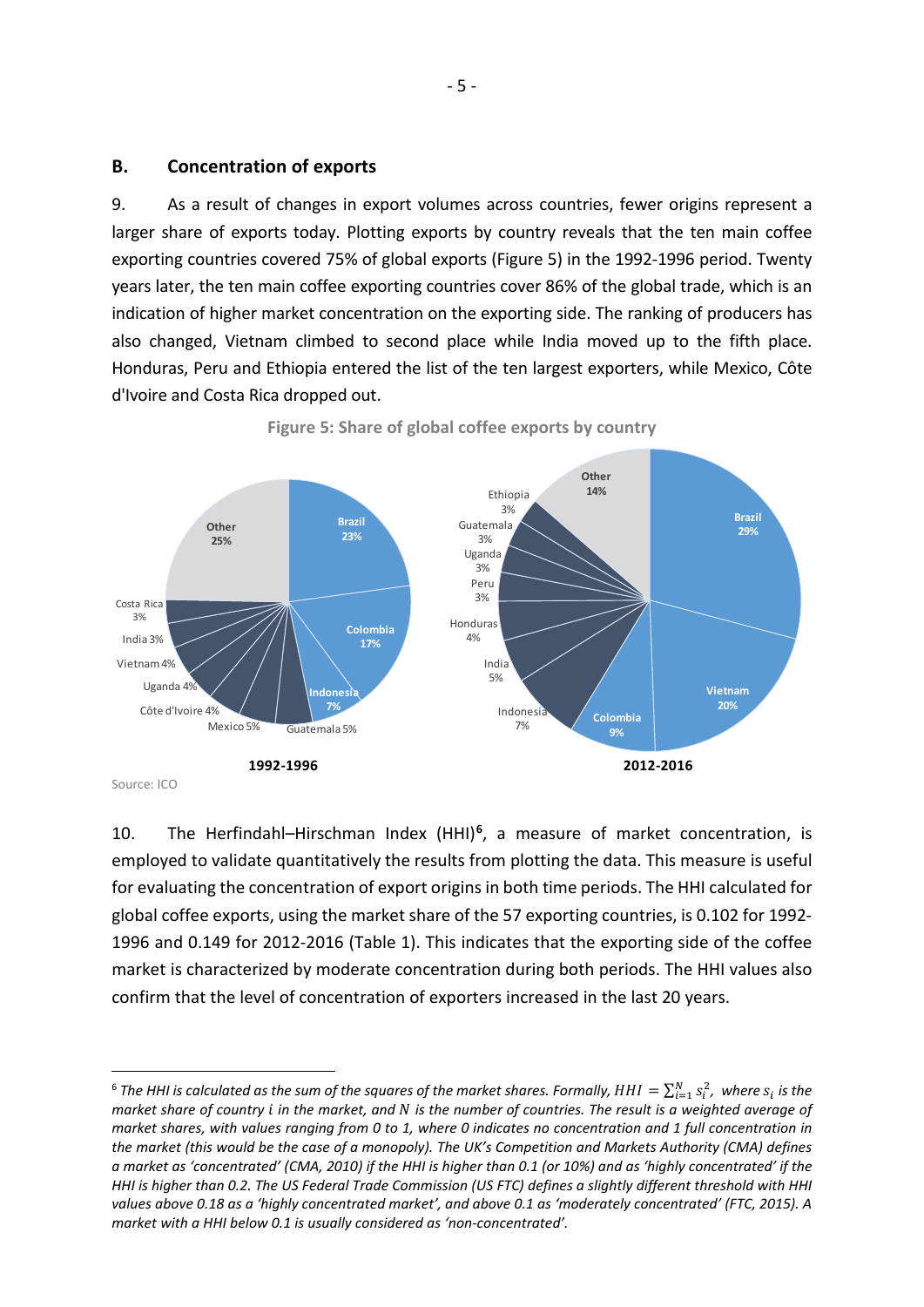|                                                    |                     | <b>HHI thresholds</b> |           | <b>HHI of Global Coffee Exports</b> |  |
|----------------------------------------------------|---------------------|-----------------------|-----------|-------------------------------------|--|
| <b>Market characterization</b>                     | <b>CMA</b>          | US FTC                | 1992-1996 | 2012-2016                           |  |
| No concentration                                   | $\leq$ 0.1          | $\leq$ 0.1            |           |                                     |  |
| [Moderate] Concentration                           | $0.1$ > HHI < $0.2$ | $0.1$ > HHI < $0.18$  | 0.102     | 0.149                               |  |
| High concentration                                 | $>= 0.2$            | $>= 0.18$             |           |                                     |  |
| $Throcholds$ course: $CMA$ (2010) and $ETC$ (2015) |                     |                       |           |                                     |  |

**Table 1: HHI reference thresholds and HHI of concentration of coffee exports**

Thresholds source: CMA (2010) and FTC (2015).

HHI calculations: ICO

## **III. IMPORTS**

# **A. Development of import volume**

11. Turning to the importing side of global trade in coffee, the emergence of new markets becomes apparent. Since the early nineties, North America and the European Union (EU) have increased their coffee imports in volume by 44% and 26%, respectively (Figure 6). However, their combined global market share has fallen to 65%, compared to 79% two decades ago. This is the result of growing imports by Asia, the Middle East and Arab states and the rest of Europe (non-EU), which increased their shares in the market to 15%, 7% and 5%, respectively. Among these 'non-traditional markets', the highest growth in the volume of coffee imports was in the Middle East and Arab States (171%) followed by Oceania (133%) and Asia (131%).



12. Imports by producing countries have also greatly increased over the past 20 years, albeit from a low base (Figure 7). Some countries, such as Ecuador, began to import green coffee for their emerging soluble industry when demand started to exceed supply of locally grown coffee. On balance, the role of coffee-producing countries as importers remains marginal with none of the producing regions exceeding a share of on average 2.5% in total imports in the period 2012-2016.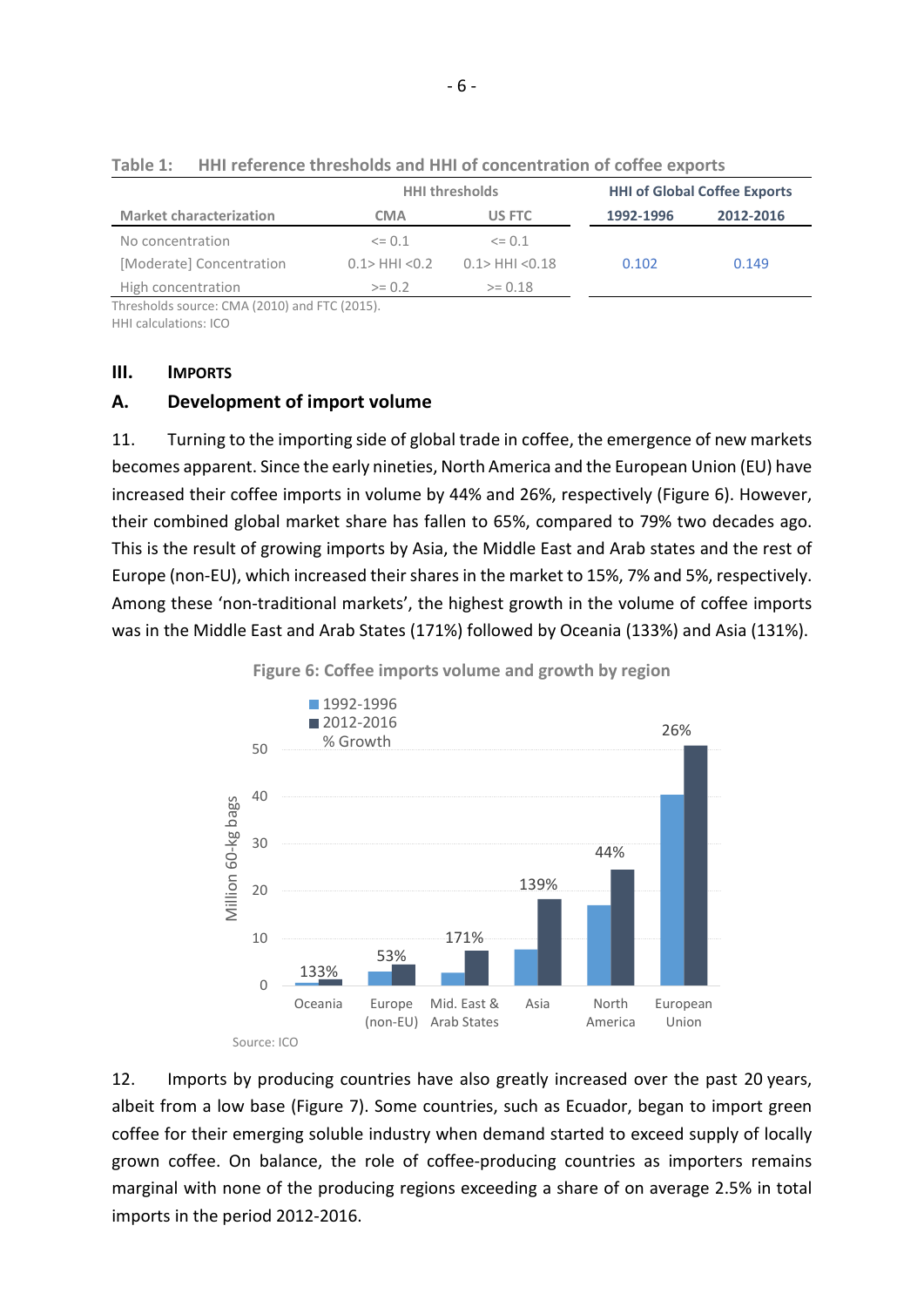

**Figure 7: Coffee imports of producing countries (volume) and growth by region**

13. Figure 8 details the individual growth rates of imports by country, listing the 40 countries which absorbed 90% of the global coffee exports in 2012-2016. Countries in light grey recorded particular strong growth in their imports, albeit from a small base. This is a group of ten countries in Asia and Latin America, including India, Indonesia, Mexico and Ecuador.

14. Among the other 30 countries, the strongest growth was observed in 'non-traditional markets': Turkey (Asia), Taiwan (Asia) and Australia (Oceania) experienced remarkable increases in their coffee imports growing by 554%, 474% and 128%, respectively. Countries in the Middle East and Arab States had an average growth of 162%.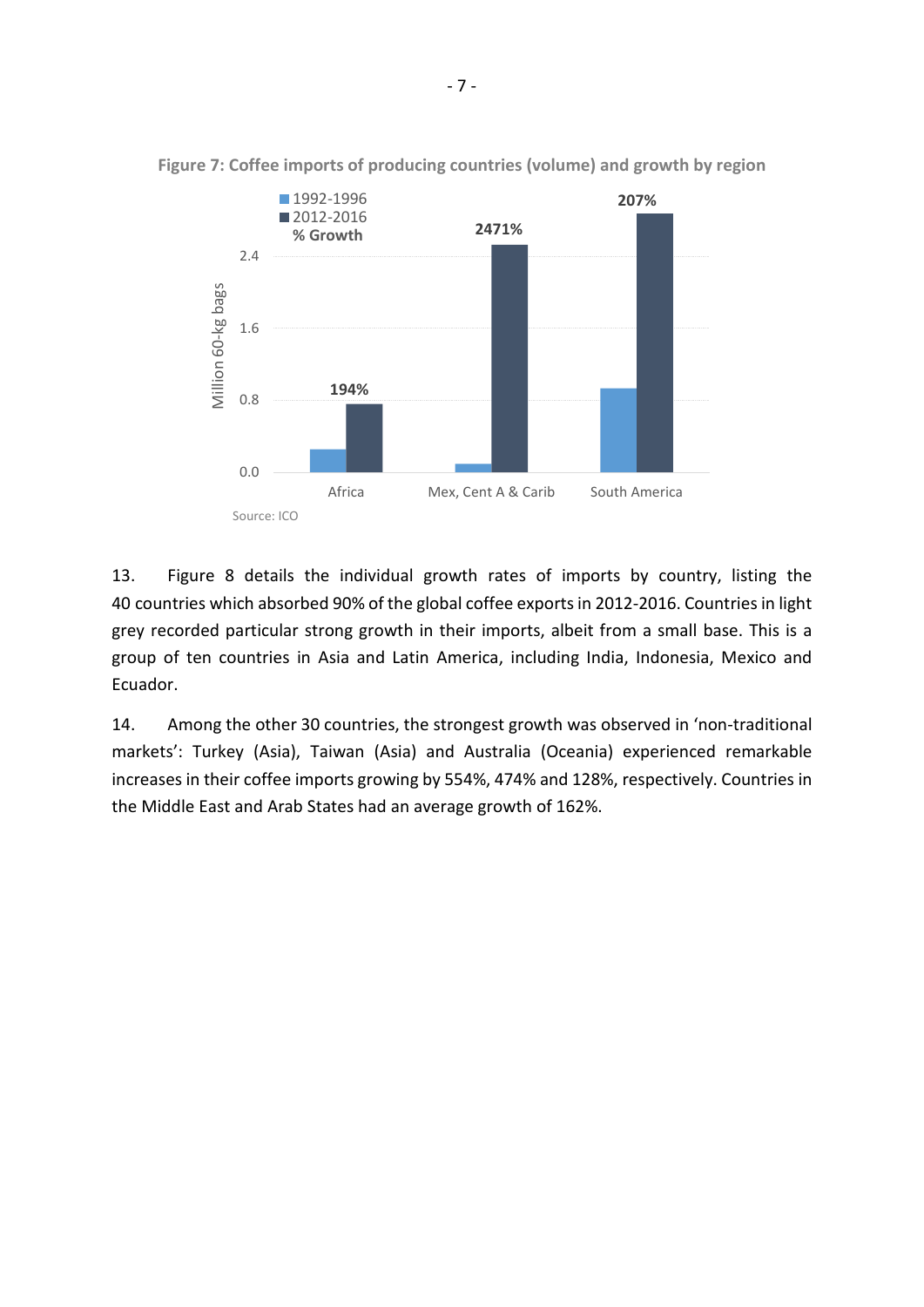

**Figure 8: Growth of coffee imports by country between 1992-1996 and 2012-2016 (in %)**

\* Increase of more than ten-fold

Oc: Oceania, NA: North America, CA & C: Central America & Caribbean. Source: ICO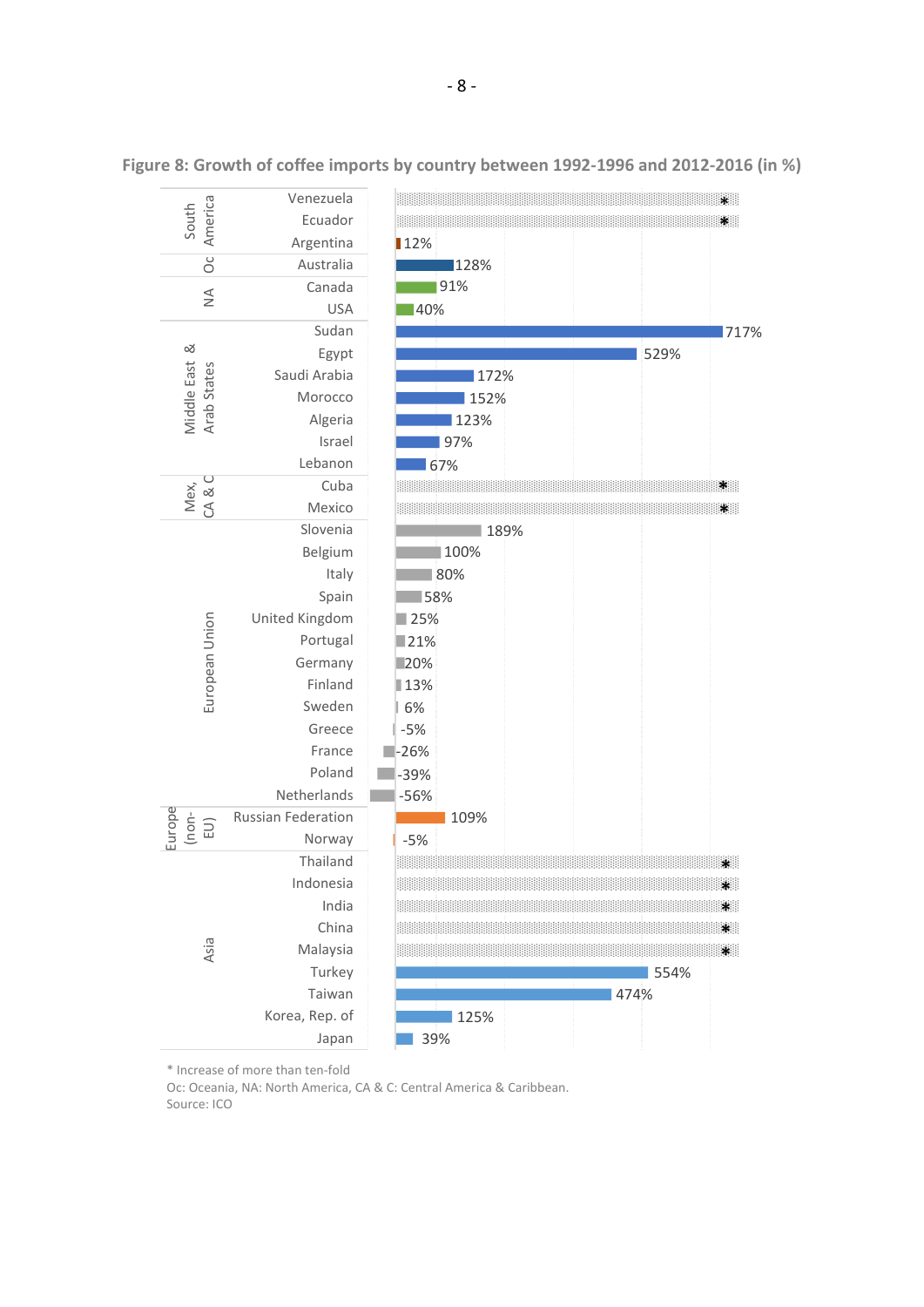# **B. Diversification of importers**

15. While a concentration on the exporter side of the market can be observed, there is a reverse trend on the side of importers. The number of countries that imported 90% of the coffee trade in 2012-2016, almost doubled from 21 to 40 since 1992-1996 (Figure 9).



**Figure 9. Share of global coffee imports by country**

16. The group of 40 countries includes 22 additional countries where imports grew by an average of 386% between 1992-1996 and 2012-2016. Three countries (Singapore, Switzerland and Denmark) dropped out of the initial group of 21 countries that accounted for 90% of imports in 1992-1996.

17. Analogous to the export side, the HHI is calculated for the importing side of the global coffee market, using the market share of all importers in both periods. The HHI values are 0.101 for 1992-1996 and 0.077 for 2012-2016 (Table 2). This validates the results from plotting the data and indicates that the importing coffee market has moved from 'moderate concentration' to a 'non-concentrated' market in 20 years, in terms of destination countries.

| TAMIC 4, THIT TCICLCIUC UITCONVIUS ANU THIT VI UVIIUCHU AUVII VI UVIIUC INIMVI US |                       |                                        |                                     |           |  |  |
|-----------------------------------------------------------------------------------|-----------------------|----------------------------------------|-------------------------------------|-----------|--|--|
|                                                                                   | <b>HHI thresholds</b> |                                        | <b>HHI of Global Coffee Imports</b> |           |  |  |
| <b>Market characterization</b>                                                    | CMA                   | US FTC                                 | 1992-1996                           | 2012-2016 |  |  |
| No concentration                                                                  | $\leq$ 0.1            | $\leq$ 0.1                             |                                     | 0.077     |  |  |
| [Moderate] Concentration                                                          |                       | $0.1$ > HHI < $0.2$ 0.1 > HHI < $0.18$ | 0.101                               |           |  |  |
| High concentration                                                                | $>= 0.2$              | $>= 0.18$                              |                                     |           |  |  |
|                                                                                   |                       |                                        |                                     |           |  |  |

|  | Table 2: HHI reference thresholds and HHI of concentration of coffee imports |  |  |  |  |
|--|------------------------------------------------------------------------------|--|--|--|--|
|--|------------------------------------------------------------------------------|--|--|--|--|

Thresholds source: CMA (2010) and FTC (2015). HHI calculations: ICO.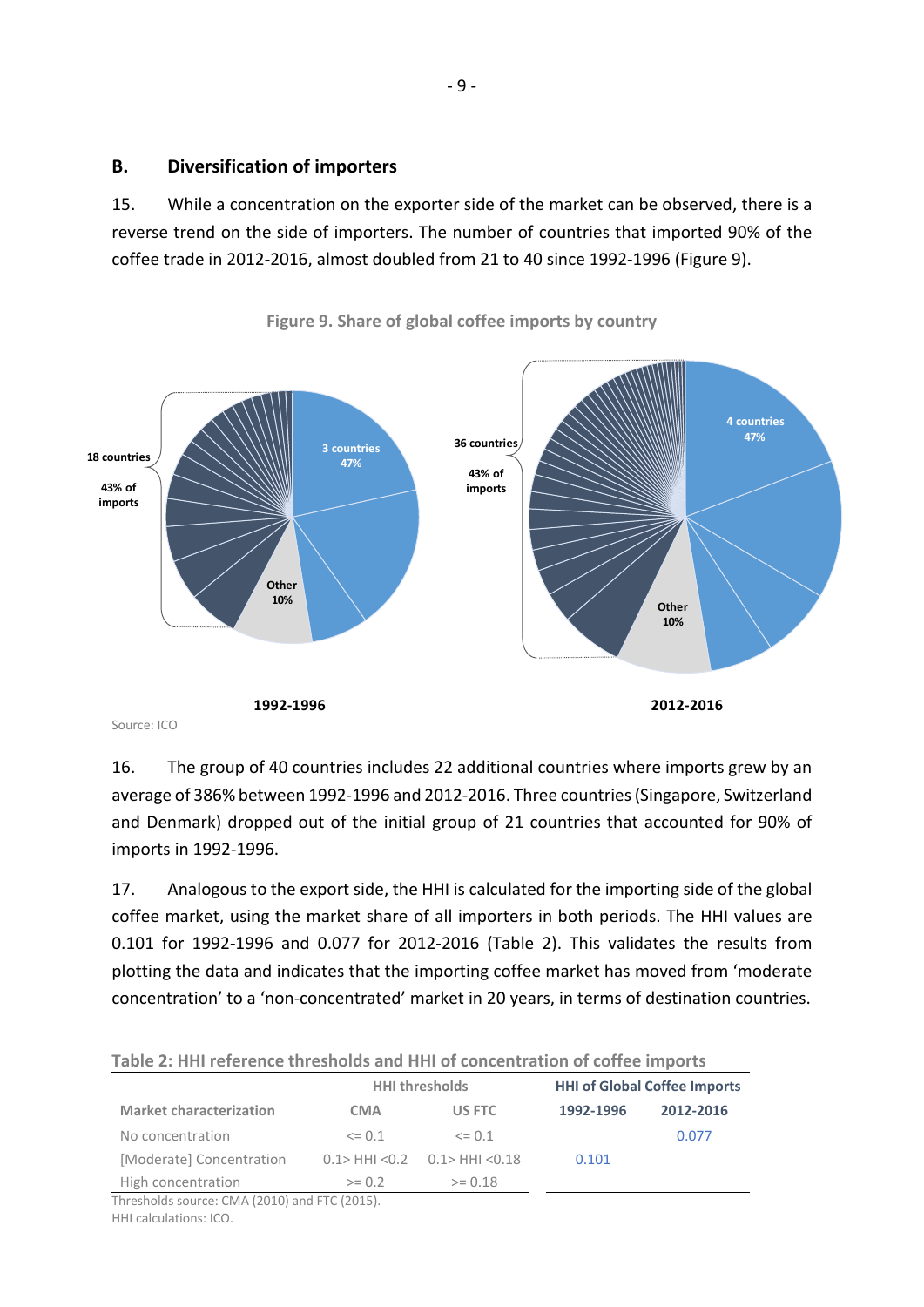18. While the destination of trade flows is becoming more diversified, as mentioned above, the coffee industry is also undergoing a process of consolidation. For example, a series of company transactions have resulted in a combined market share of 39% on global coffee sales by the two biggest coffee companies in the USA and Europe.

19. Highlighting the trade flows from the ten largest exporters, Figures A1a and A1b in the Annex provide an additional more detailed visualization of the global coffee trade flows from exporting countries to importing regions in the last 20 years. The data is plotted using Sankey diagrams, in which the width of the arrows shows the magnitude of the flow.

20. Figures A2a and A2b in the Annex depict the global coffee trade flows from exporting countries to countries that absorb 90% of the total global exports, in the periods 1992-1996 and 2012-2016, highlighting the trade flows from the top five exporters.

# **IV. COFFEE TRADE BY TYPE (ARABICA/ROBUSTA)**

# **A. Exports**

21. Over the past twenty years, the global coffee market has also seen a shift in the importance of Robusta compared to Arabica coffee. In terms of global coffee exports, Arabica coffee represented 62% in 2012-2016, seven percentage points lower than in 1992-1996 (Figure 10). The change in market share is the result of a 95% increase in Robusta coffee exports in the last two decades, while the increase in the volume of Arabica coffee exports during the same period was only 38%.



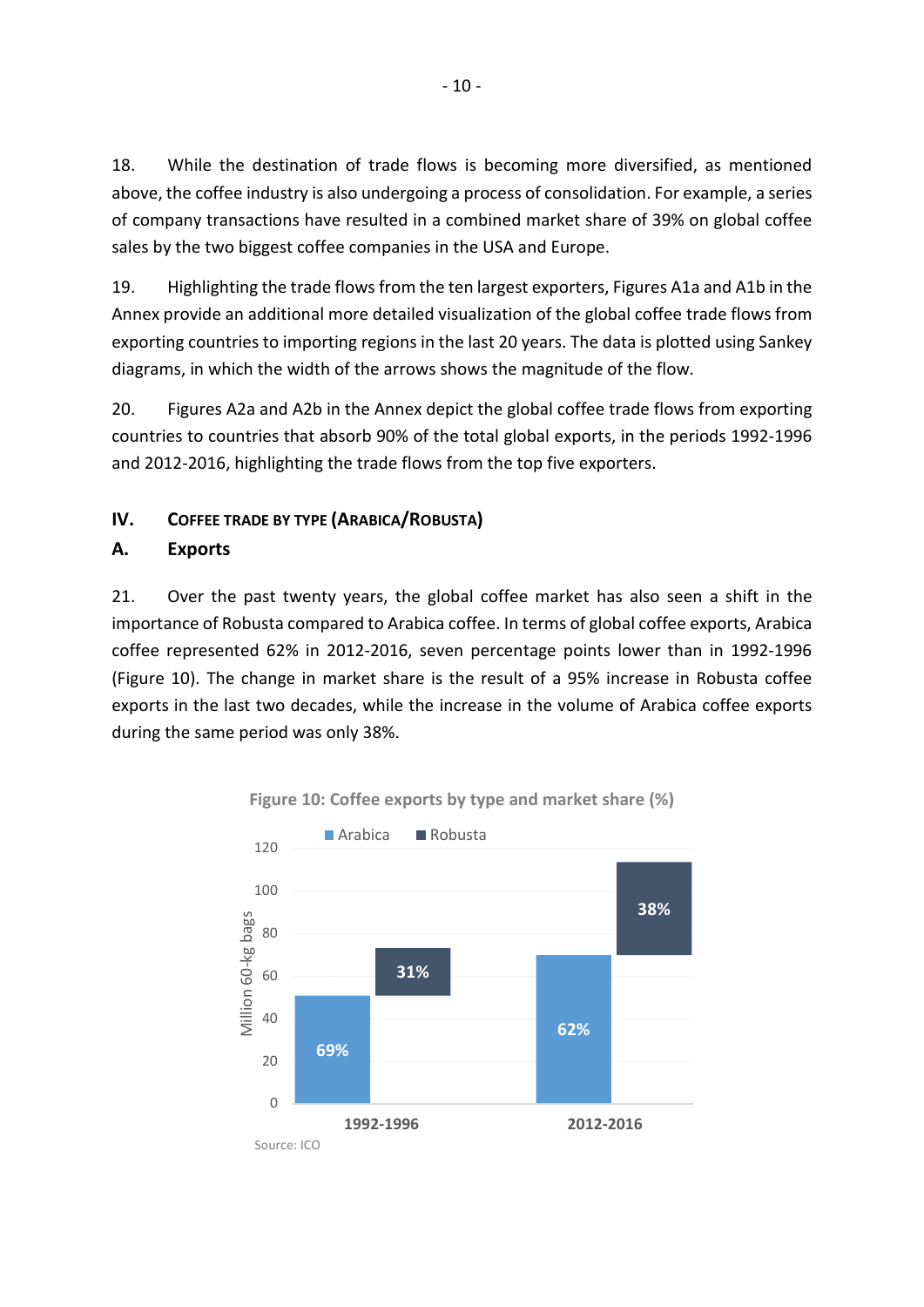22. The strong growth in exports of Robusta coffee is mainly due to a 238% increase in exports from Asia, particularly Vietnam (Figure 11). In South America, Arabica exports grew significantly more than Robusta exports. Africa is the only region where Robusta coffee exports fell (-39%) while exports of Arabica coffee increased (+15%).





# **B. Imports**

23. On the demand side, the volume of Robusta coffee imports increased at a higher rate than Arabica imports across all regions, except North America (Figure 12). Arabica is imported in higher proportions than Robusta in the European Union, the rest of Europe, North, Central and South America, and Oceania, while Robusta is favored in Asia, the Middle East and Arab States and Africa. This reflects the preference for Arabica, which is consumed as fresh coffee in traditional markets of high-income countries, compared to emerging low and middle income countries where Robusta is consumed in soluble form.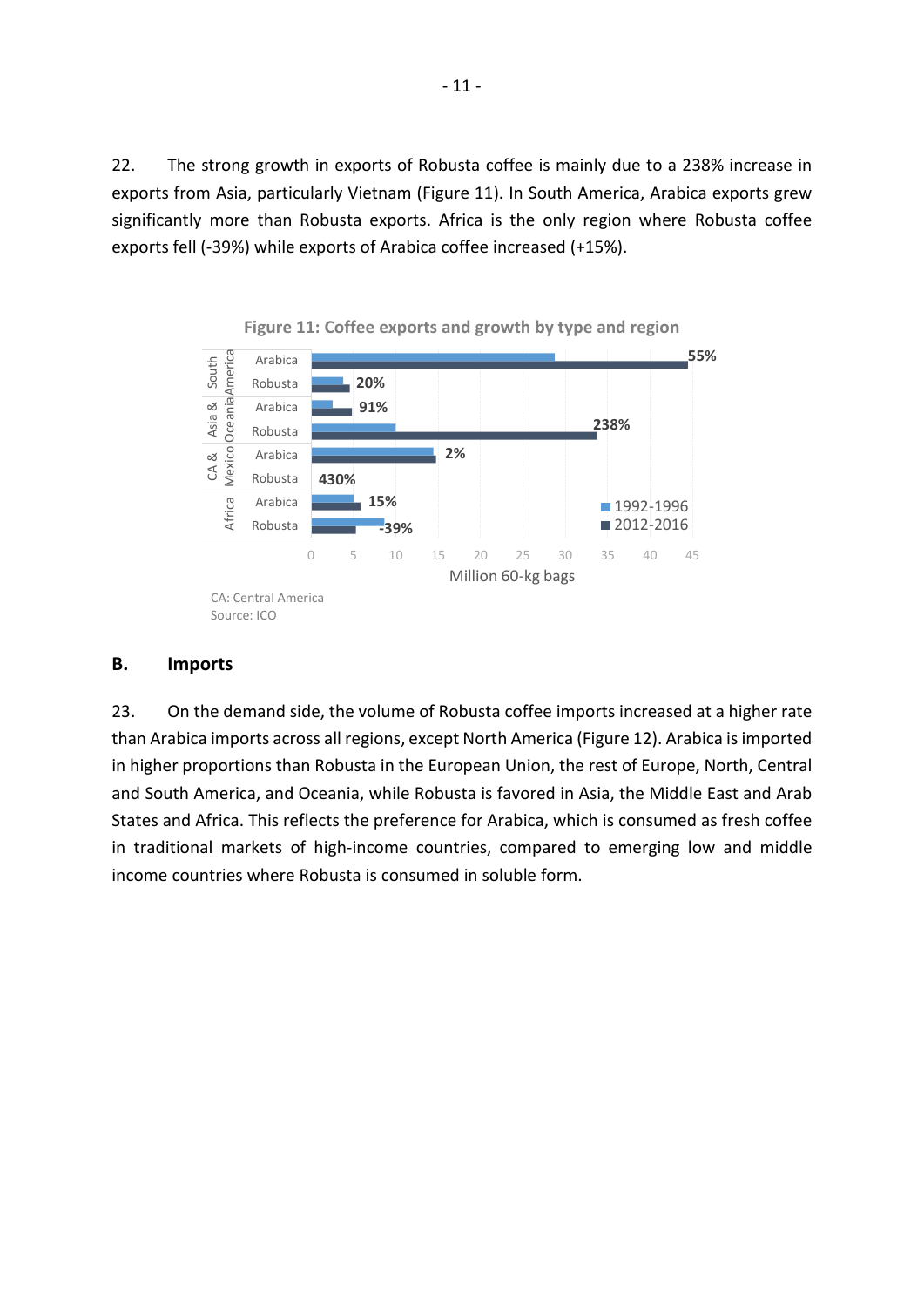

24. Between the period 1992-1996 and 2012-2016, a wider set of countries has become importers of Arabica coffee. The number of countries that absorbed 90% of exports increased from 18 to 29, with greater participation from 'non-traditional markets'. Figures A3a and A3b in the Annex show a visualization of the trade flows to the group of countries that imported 90% of Arabica coffee in 1992-1996 and 2012-2016.

25. Similar to the Arabica segment, the importer base in the global Robusta market increased. The set of countries absorbing 90% of exports increased from 21 to 37. Annex figures A4a and A4b visualize the trade to the group of countries that imported 90% of Robusta in 1992-1996 and 2012-2016.

# **V. TRADE BY FORM OF COFFEE**

26. In this section we turn to coffee exports by form, i.e. green, roasted and soluble. The overall picture has not changed significantly over the past 20 years, as the vast majority of coffee is still traded in green form. Hence, most of the value addition in the coffee industry occurs in importing countries. As depicted in Figure 13, green coffee exports represented 94% of total exports in 1992-1996 and still made up 91% in 2012-2016. Exports of other forms of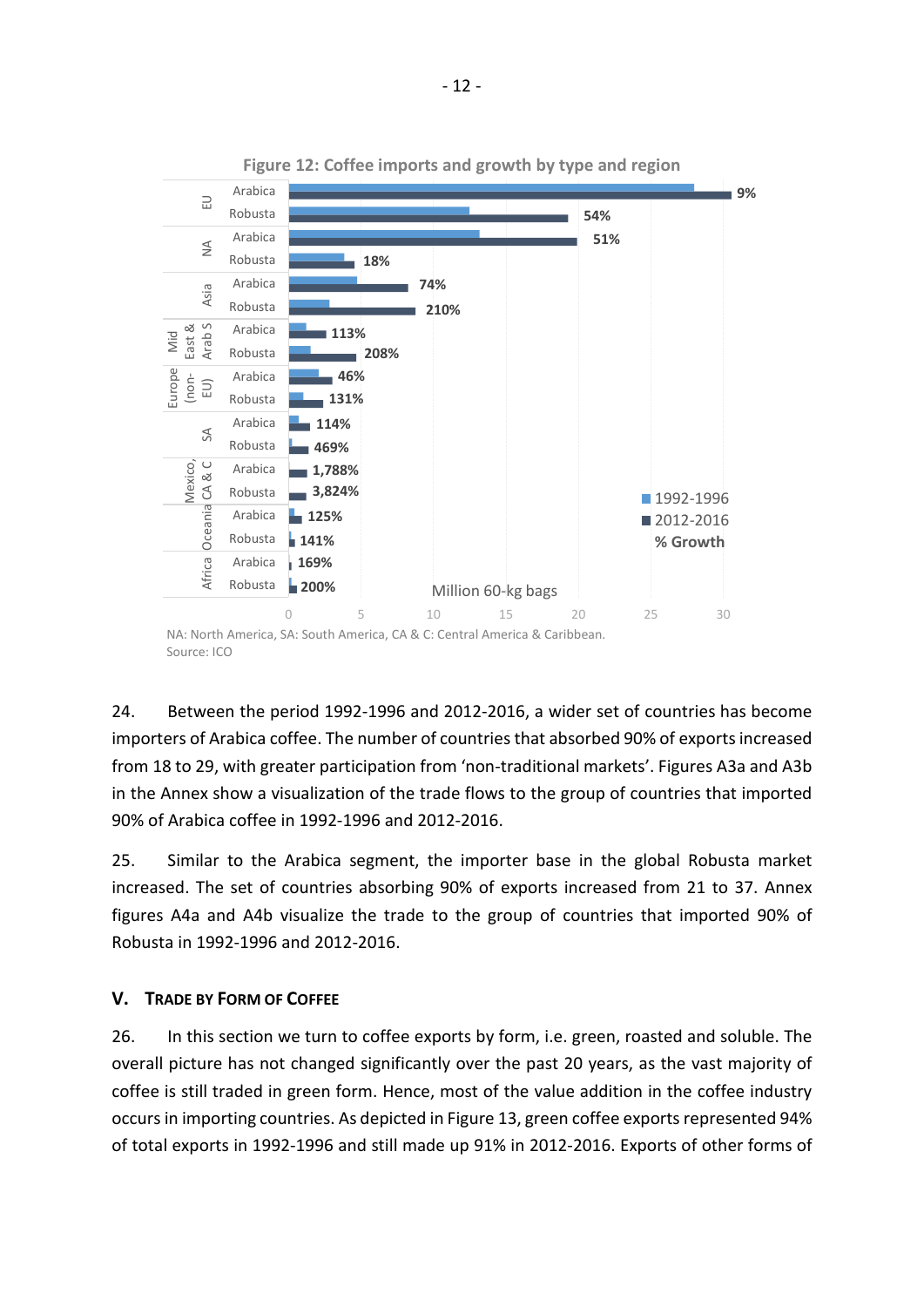coffee have increased only slightly. Exports of roasted coffee have increased by 342% in the last two decades, albeit from a low base. Exports of soluble coffee more than doubled but remain small in volume terms.



27. The breakdown by region, presented in Figure 14, reveals that the majority of green and soluble coffee exported globally consistently stems from South America. Between 1992- 1996 and 2012-2016, annual green coffee exports of this region increased on average by 51% to 43.8 million bags, while annual soluble shipments rose by almost 47% to 5.1 million bags Green Bean Equivalent (GBE).

28. Exports of soluble coffee also experienced high growth rates in Asia, Central America and Mexico, regions that now ship up to eight times the volume of soluble coffee exported in the early nineties.

29. Central America and Mexico, on the other hand, accounted for the lion's share of global roasted coffee exports. The shipments increased from 24,000 bags GBE per annum on average in 1992-1996 to 146,000 bags GBE in 2012-2016. The largest increase in roasted coffee exports was recorded in Africa, growing almost seven-fold in twenty years. However, as the overall volume of roasted coffee exports from Africa remains marginal, the positive development in the roasted coffee segment does not offset the significant decline in the green coffee segment.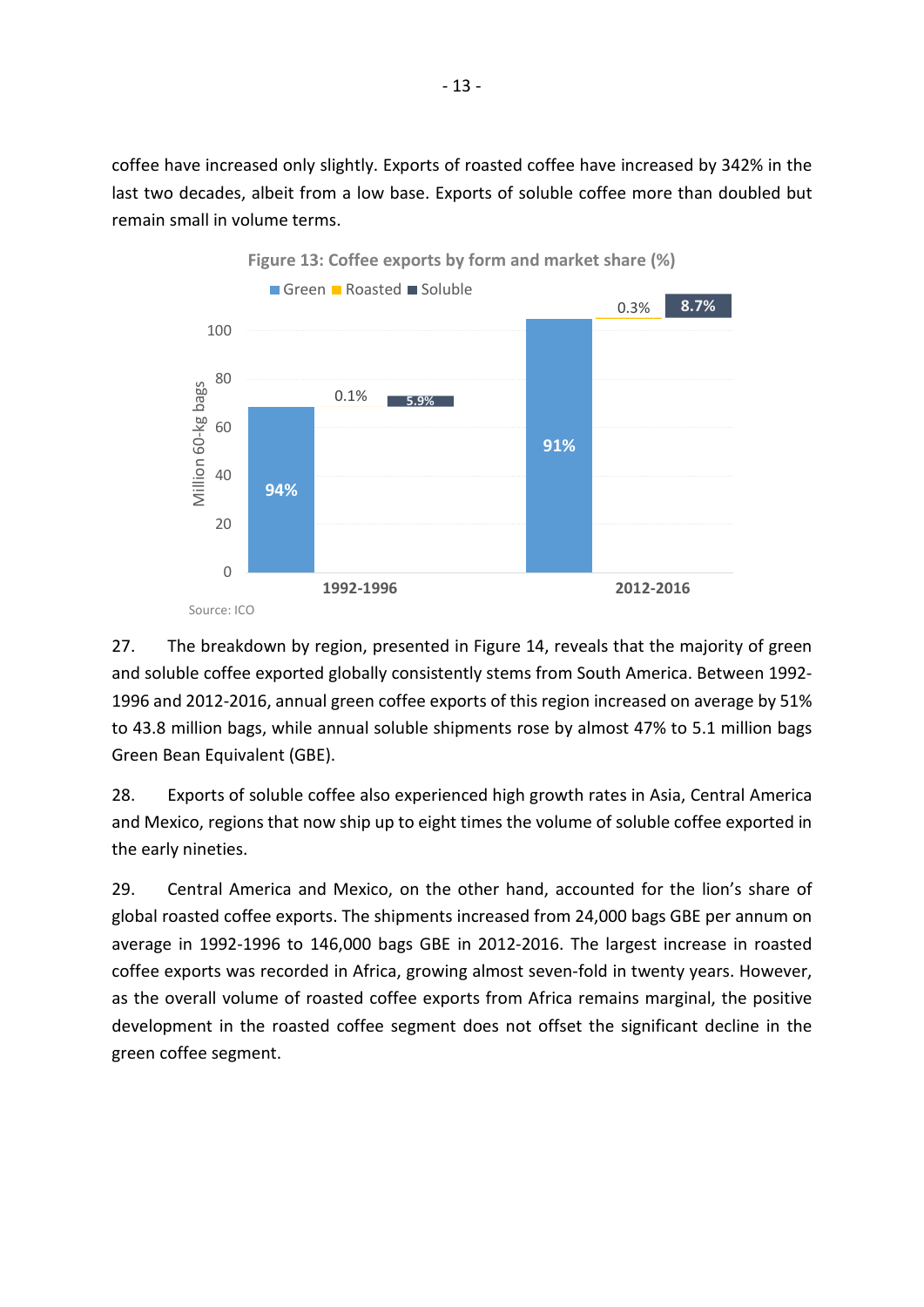

**Figure 14. Coffee exports and growth by form and region**

30. On the importing side, the Oceania region (largely Australia) is now importing less processed coffee and more green coffee than in the early nineties. In the remaining regions, imports of processed coffee increased sharply compared to the early nineties (Figure 15).



**Figure 15: Coffee imports and growth by form and region**

NA: North America, SA: South America, CA & C: Central America & Caribbean. Source: ICO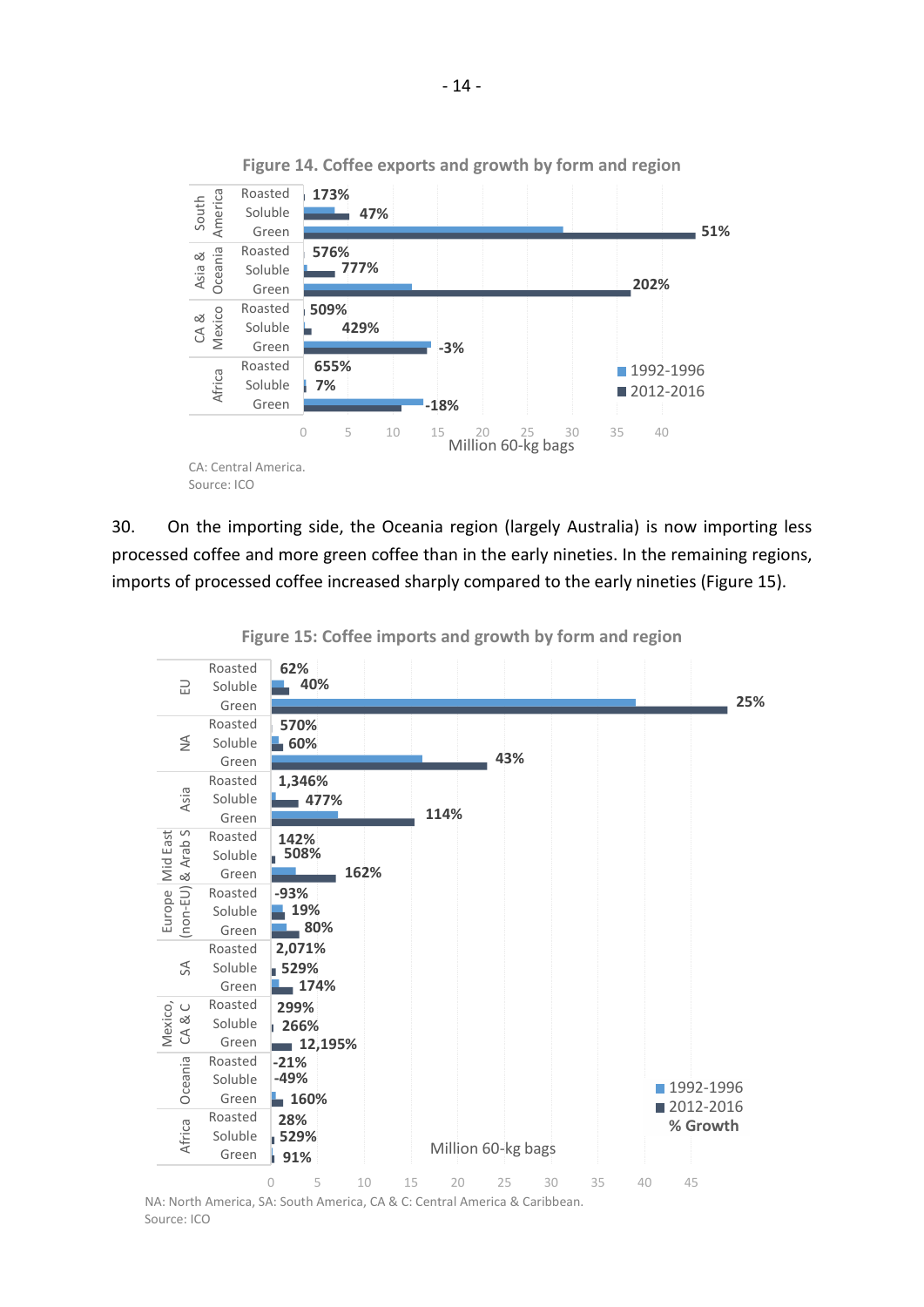## **VI. CONCLUSIONS AND OUTLOOK**

31. This study analyses the evolution of global coffee trade flows by origin, export destination, variety and type between 1992-1996 and 2012-2016.

- 32. There are five main findings:
	- (a) **Over the period, coffee production and exports have increased by 61% and 57% respectively**. While an increasing share of total production is consumed domestically, creating new markets for coffee growers, 72% of green coffee production is exported, thus coffee remains a primary commodity.
	- (b) **On the exporting side of the market there is an ongoing trend towards higher concentration**. In the early nineties, the ten largest exporters shipped 75% of the coffee traded internationally, while twenty years later the share increased to 86%. This trend can be explained, among other factors, by differences in production costs that led to a shift of coffee production towards a smaller number of producers. As a result, higher concentration could increase the supply risk as production becomes less regionally diversified and hence more vulnerable to weather-induced shocks.
	- (c) **On the importing side, there is a trend towards market diversification**. Over the past twenty years, the group of countries that imported significant amounts of coffee has increased. With overall growing demand, the pool of countries absorbing 90% of exports has increased from 21 to 40. The spread of coffee consumption in low- and middle-income countries provides coffeeexporting countries with new markets. At the same time, mergers and acquisitions are causing further consolidation in the coffee industry and increasing the influence of leading buyers.
	- (d) **While Arabica remains the dominant coffee type, comprising two thirds of global coffee exports, Robusta exports have grown faster over the past twenty years**. The rise of Vietnam to become the second largest producer worldwide increased the availability of Robusta coffee while growing demand in emerging markets, where coffee is predominantly consumed in soluble form, has boosted the demand for Robusta. Looking ahead, various factors may determine the future path of Robusta. In the medium term Robusta may benefit from increasing demand in emerging markets, however further economic development and rising incomes may change consumer preferences. This could trigger, in the long term, a switch from Robusta to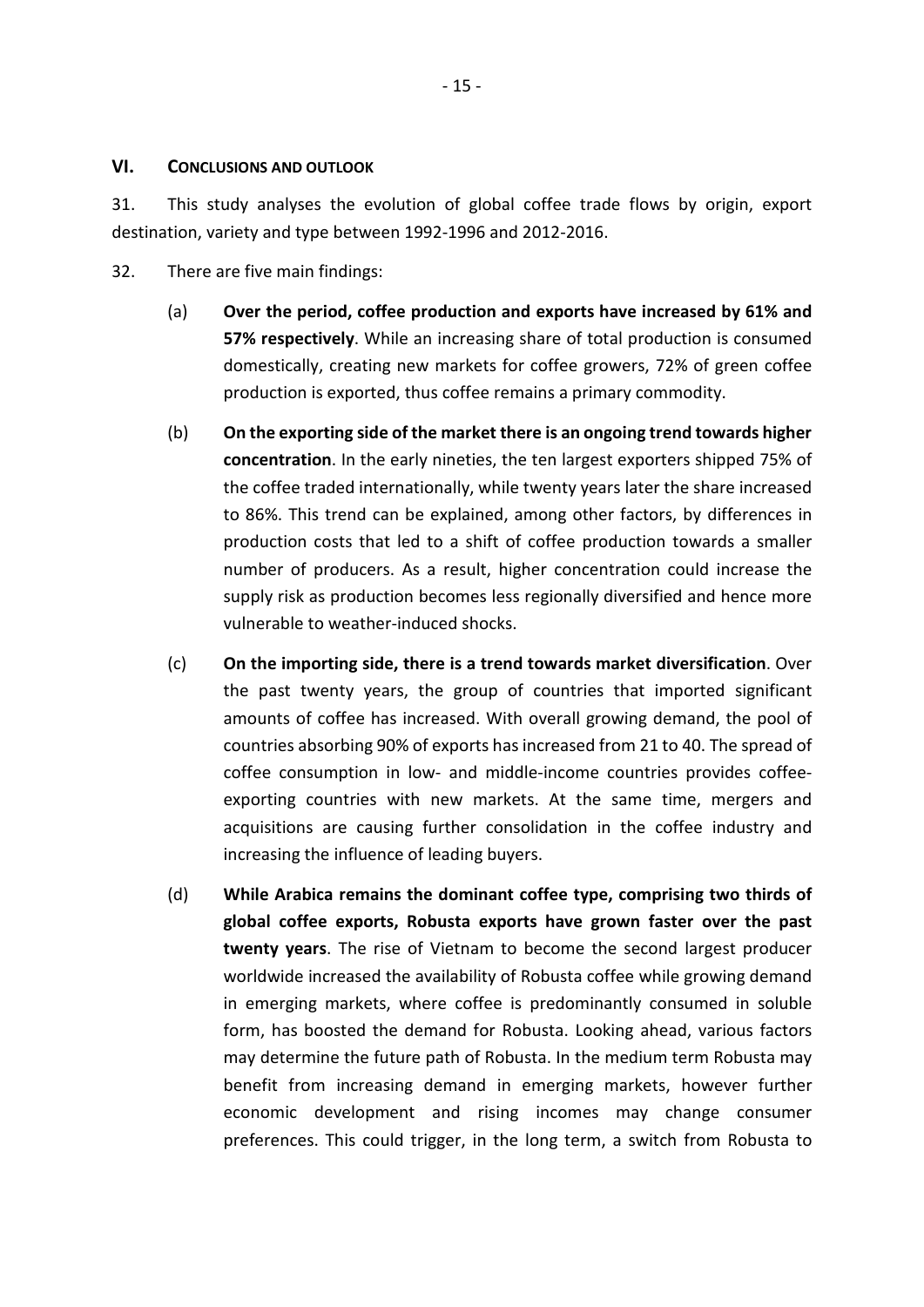Arabica coffee, cooling the demand for Robusta. On the other hand, the impact of climate change on coffee production may be more severe for Arabica, increasing the cost of production, making Robusta more competitive.

(e) **The share of processed coffee has increased slightly, nevertheless more than 90% of coffee exports continue to be in green form**. The value addition in the coffee supply chain still occurs mainly in importing countries. While there is scope for further growth in the soluble segment, roasted coffee remains largely sold domestically due to limitations related to logistics and competition with well established brands in traditional markets even if the niche segment of specialty coffee is opening new market opportunities.

33. It is likely that the trends identified as part of this study will continue to shape the global coffee market in the future. Against the prevailing backdrop of low coffee prices and dwindling farm profits in many producing regions<sup>[7](#page-16-0)</sup>, additional research should help to identify ways to further the sustainable expansion of the coffee sector. For example, a better understanding is required of the potential and constraints of value addition in coffee and the reduction and utilization of waste, the impact of climate change on both Arabica and Robusta producing regions, and how exporters can position themselves either in the expanding specialty coffee segment in traditional markets, or the volume segment in emerging economies.

<span id="page-16-0"></span> <sup>7</sup> *ICO (2016). Assessing the economic sustainability of coffee growing. ICC-117-6. International Coffee Council. 117th Session. 19 ‒ 23 September 2016. London, UK. Available at: [http://www.ico.org/documents/cy2015-16/icc-117-6e](http://www.ico.org/documents/cy2015-16/icc-117-6e-economic-sustainability.pdf)[economic-sustainability.pdf](http://www.ico.org/documents/cy2015-16/icc-117-6e-economic-sustainability.pdf)*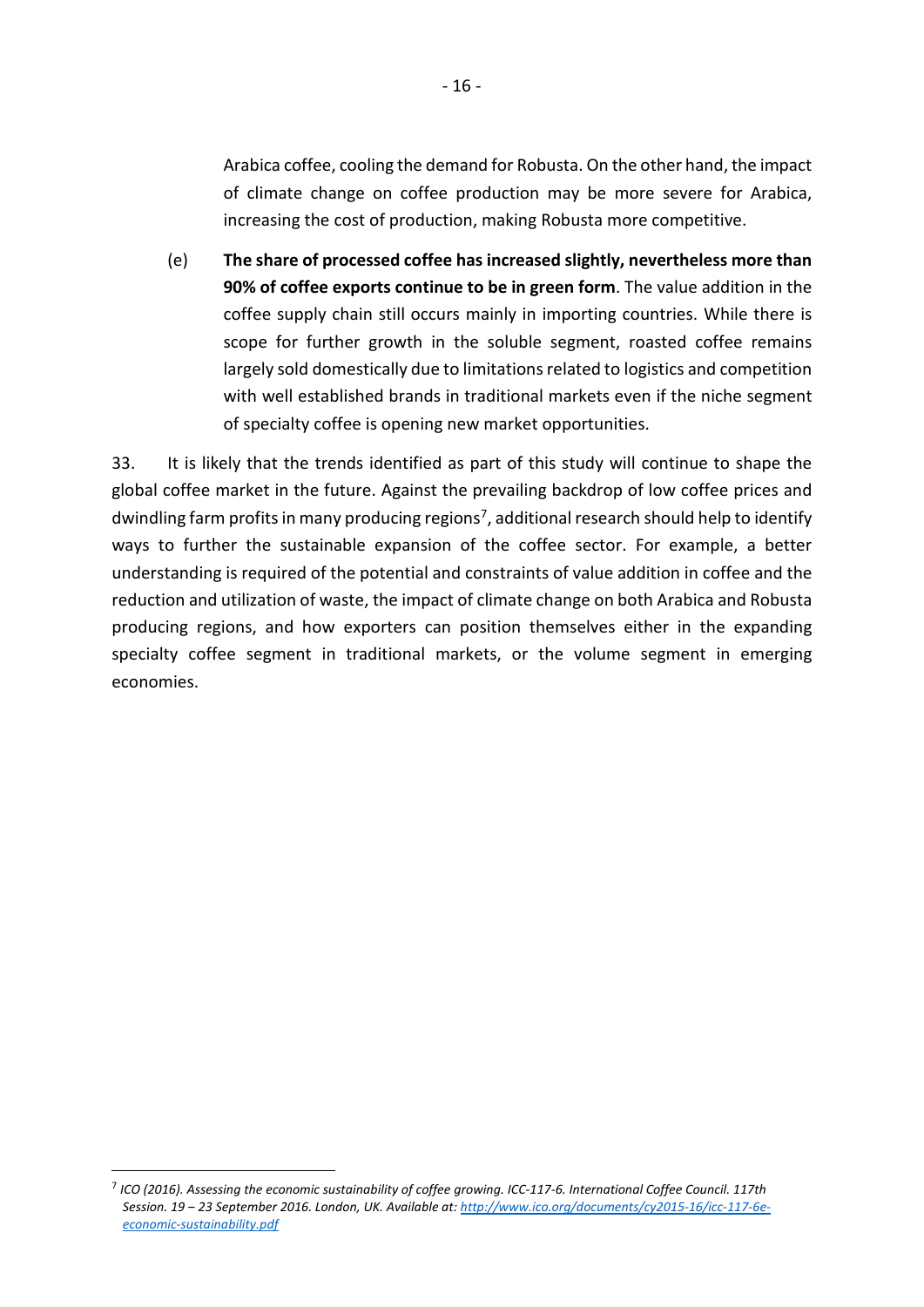## **References**

Calderon, C., Fajnzylber, P., and Loayza, N. (2004). *Economic Growth in Latin America and The Caribbean: Stylized Facts, Explanations, and Forecasts*. Working Papers Central Bank of Chile 265, Central Bank of Chile. Available at:

<http://siteresources.worldbank.org/DEC/Resources/EconGrowthinLatinAmerica.pdf>

Competition and Markets Authority, The (CMA, 2010). *Merger Assessment Guidelines: CC2/OFT1254*, paragraph 5.3.5. Available at:

[https://www.gov.uk/government/uploads/system/uploads/attachment\\_data/file/284449/O](https://www.gov.uk/government/uploads/system/uploads/attachment_data/file/284449/OFT1254.pdf) [FT1254.pdf](https://www.gov.uk/government/uploads/system/uploads/attachment_data/file/284449/OFT1254.pdf)

Daumal, M. and Özyurt, S. (2010). The impact of international trade flows on economic growth in Brazilian states. Review of Economics and Institutions, 2(1). Available at: <http://lead.univ-tln.fr/fichiers/Seminaires/Daumal%20160312.pdf>

Dollar, D., and Kraay, A. (2004). *Trade, Growth and Poverty*. The Economic Journal, 114(493), 22-49[. http://dx.doi.org/10.1111/j.0013-0133.2004.00186.x](http://dx.doi.org/10.1111/j.0013-0133.2004.00186.x)

Federal Trade Commission (FTC, 2015). *U.S. Department of Justice and the Federal Trade Commission. Horizontal Merger Guidelines*. Available at: <https://www.justice.gov/atr/horizontal-merger-guidelines-0#15>

Fu, X. (2004). *Exports, Foreign Direct Investment and Economic Development in China*. London and New York, Palgrave McMillan.

[https://link.springer.com/chapter/10.1057/9780230514836\\_2](https://link.springer.com/chapter/10.1057/9780230514836_2)

International Coffee Organization (ICO, 2016). *Assessing the economic sustainability of coffee growing*. ICC-117-6. International Coffee Council. 117th Session. 19 ‒ 23 September 2016. London, UK. Available at:

<http://www.ico.org/documents/cy2015-16/icc-117-6e-economic-sustainability.pdf>

Krueger, A.O. (1978). *Foreign Trade Regimes and Economic Development: Liberalization Attempts and Consequences*. Cambridge, MA.

Massachusetts Institute of Technology, The (MIT, 2017). *The Observatory of Economic Complexity. International trade data 2015-2016, Exports by country*. Available at: [https://atlas.media.mit.edu/en/](https://atlas.media.mit.edu/en).

National Coffee Association (NCA, 2016). *The Economic Impact of the Coffee Industry*. Available at: <http://www.ncausa.org/Industry-Resources/Economic-Impact>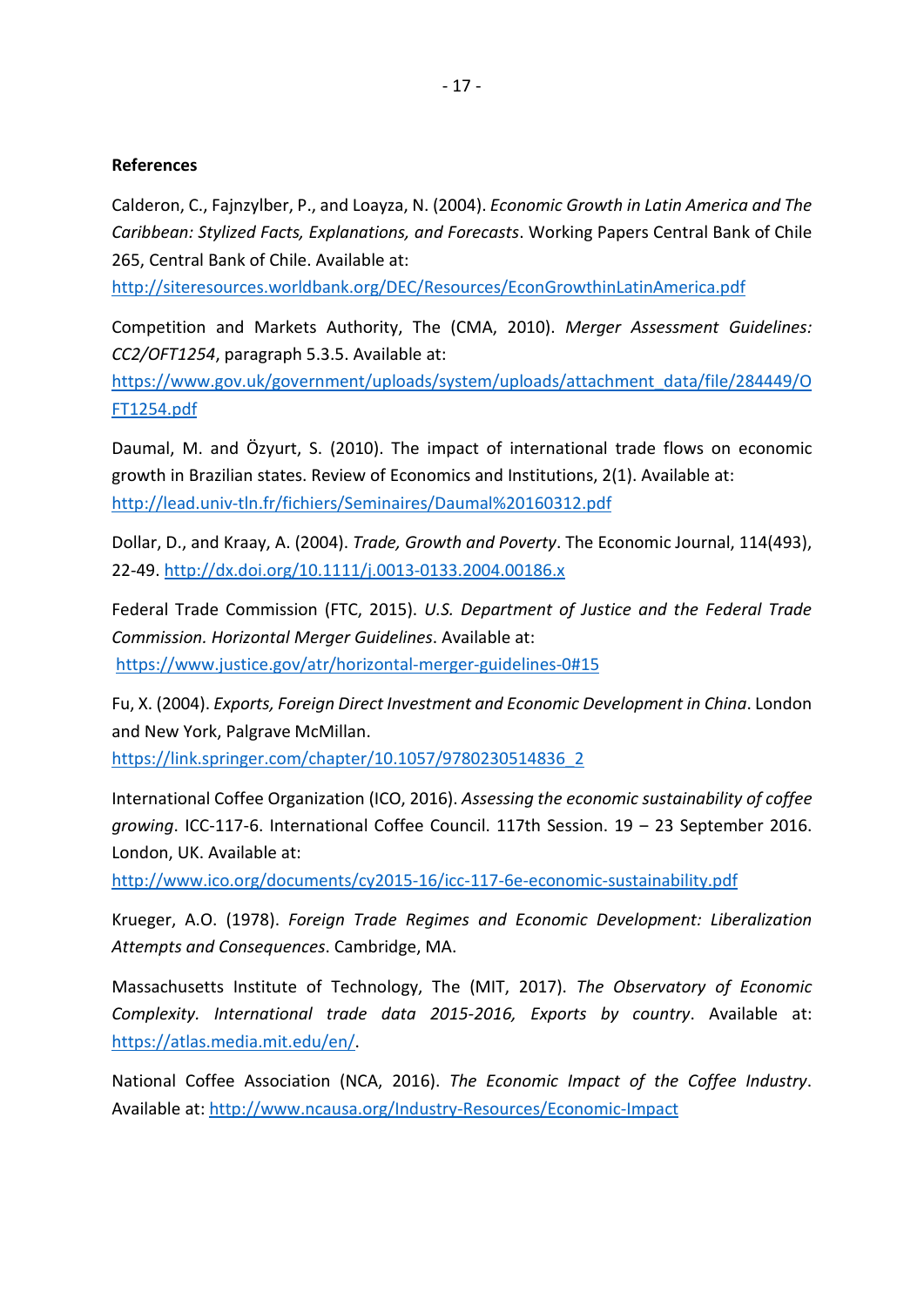

Figure A1a. Regional Global Coffee Trade flows 1992-1996 Figure A1b. Regional Global Coffee Trade flows 2012-2016

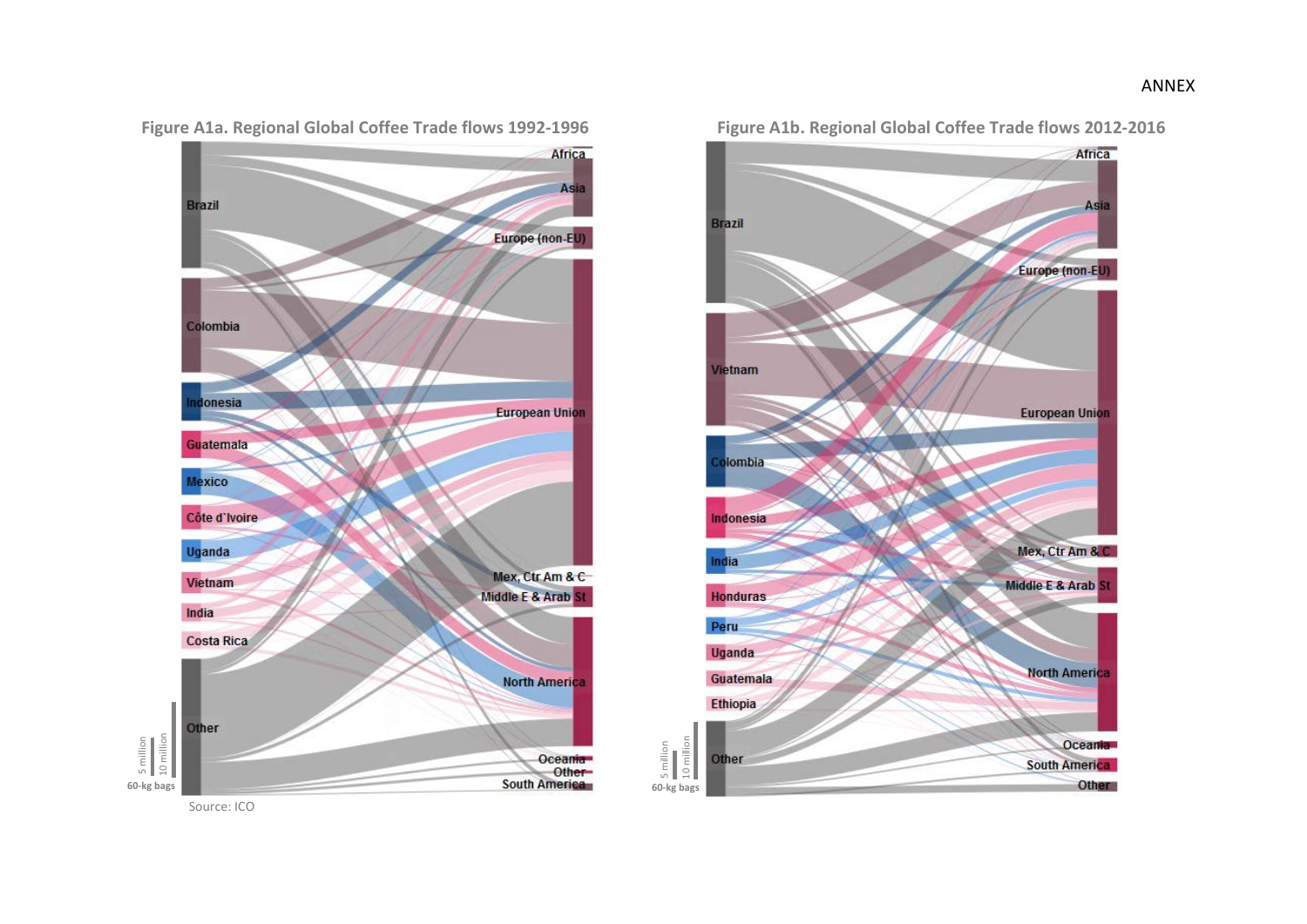

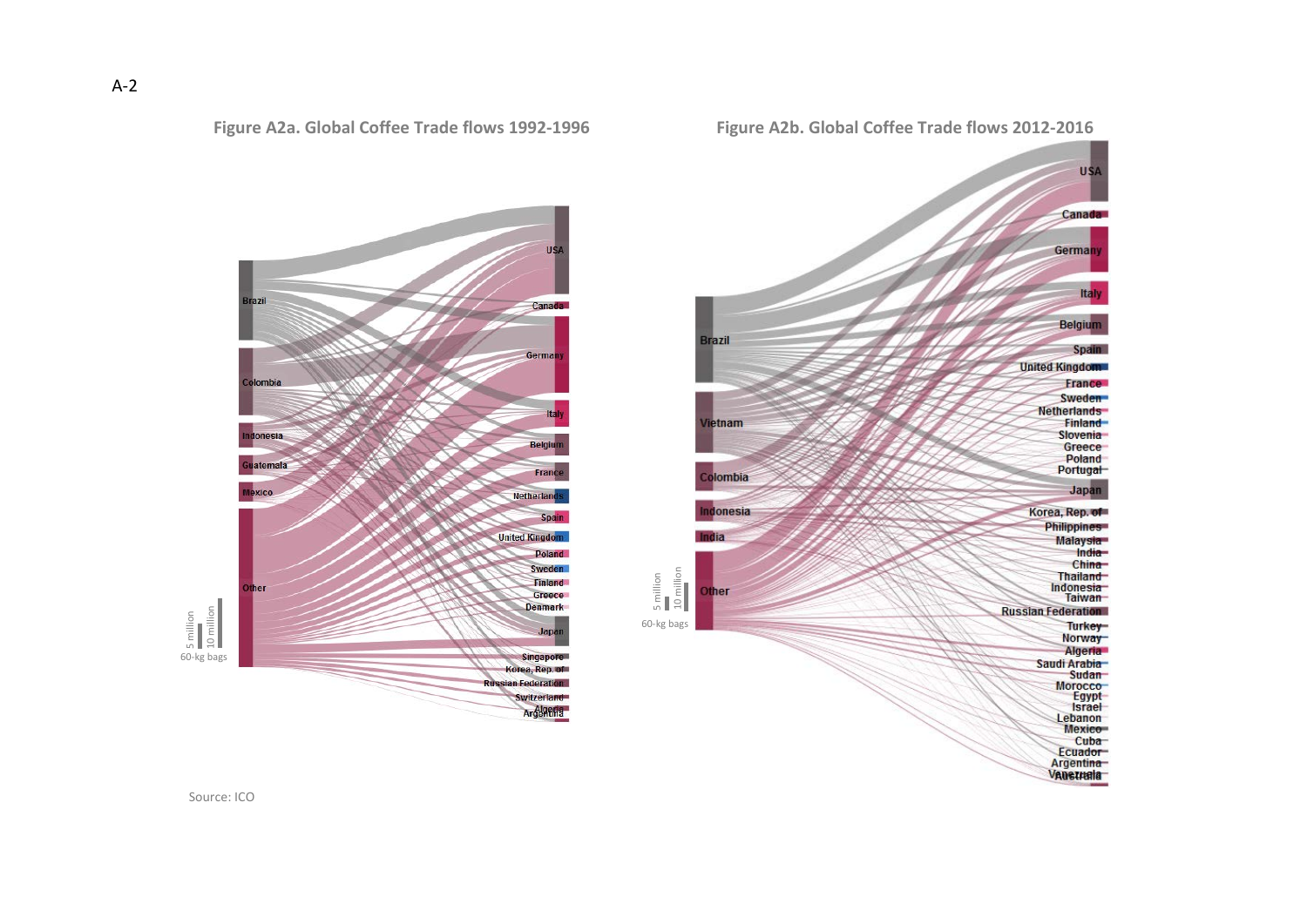